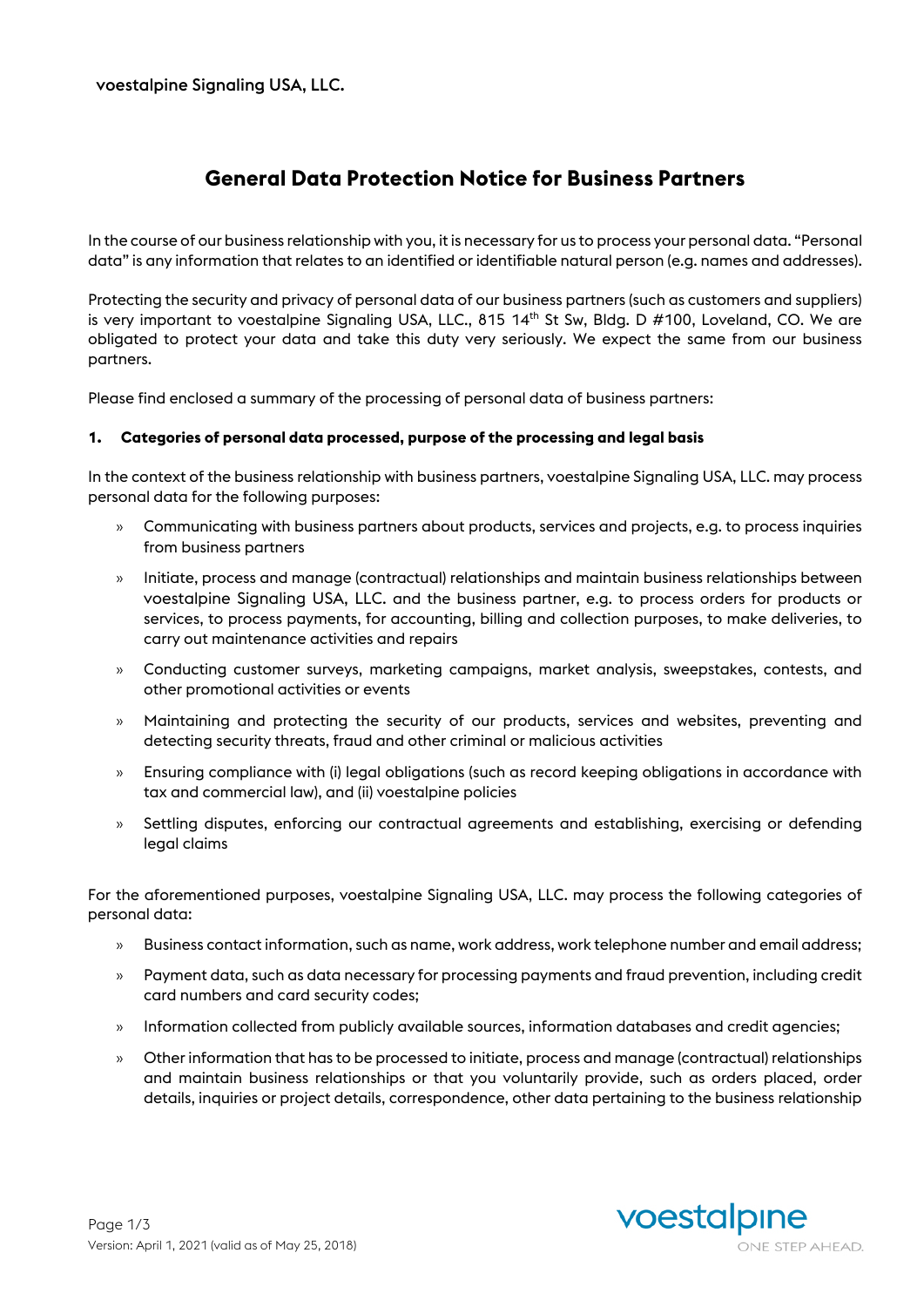The processing of personal data is necessary to meet the aforementioned purposes including the performance of a contractual relationship or a pre-contractual activity with the business partner.

Unless indicated otherwise, the legal basis for the processing of personal data is Article 6 (1) (a) (if consent has been given) or Article 6 (1) (b) or (f) of the General Data Protection Regulation (GDPR).

- » processing is necessary for the performance of a contract to which the data subject is party or for precontractual measures;
- » processing is necessary for the purposes of the legitimate interests pursued by the controller or by a third party;

If aforementioned personal data is not provided or is insufficient or if voestalpine VAE GmbH cannot collect the respective personal data the purposes described may not be met or the received inquiry/inquiries could not be processed. Note that this would not be considered failure to fulfill our obligations under a contract.

### **2. Transfer and disclosure of personal data**

If legally permitted to do so, voestalpine Signaling USA, LLC. may transfer personal data to other voestalpine Group companies [\(www.voestalpine.com/locations\)](http://www.voestalpine.com/locations) or courts, authorities, attorneys, or other business partners (for example shipping and logistics partners for executing and processing orders).

Furthermore, voestalpine Signaling USA, LLC. engages processors (service providers) to process personal data (within the scope of an IT support contract, for example). These processors are contractually bound to act in compliance with applicable data protection regulations.

Recipients of personal data may be located in countries outside of the European Union ("third countries"), in which applicable laws do not offer the same level of data protection as the laws of the respective individual's home country. In this case, according to the legal requirements personal data is only transferred if the European Commission has adopted an adequacy decision for the third country, if adequate safeguards have been agreed (e.g[. EU Standard Contractual Clauses](https://ec.europa.eu/info/law/law-topic/data-protection/data-transfers-outside-eu/model-contracts-transfer-personal-data-third-countries_en) were concluded), the recipient participates in an approved certification system (e.g. [EU-US Privacy Shield\)](https://www.privacyshield.gov/welcome), binding corporate rules are implemented in accordance with Art. 47 of the General Data Protection Regulation or there is a derogation for specific situations in accordance with Art. 49 of the General Data Protection Regulation (e.g. because you explicitly consented to the proposed transfer, after having been informed of the possible risks of such transfers for the data subject due to the absence of an adequacy decision and appropriate safeguards). Further information and a copy of the implemented measures can be obtained from the contact listed under 6.

### **3. Retention periods**

Unless explicitly indicated otherwise at the time of the collection of your personal data (e.g. in a declaration of consent), your personal data will be erased if the retention of the personal data is no longer necessary to fulfill the purposes for which they were collected and if no statutory retention obligations (such as tax or commercial law) or establishment, exercise or defense of legal claims require us to further retain the data.